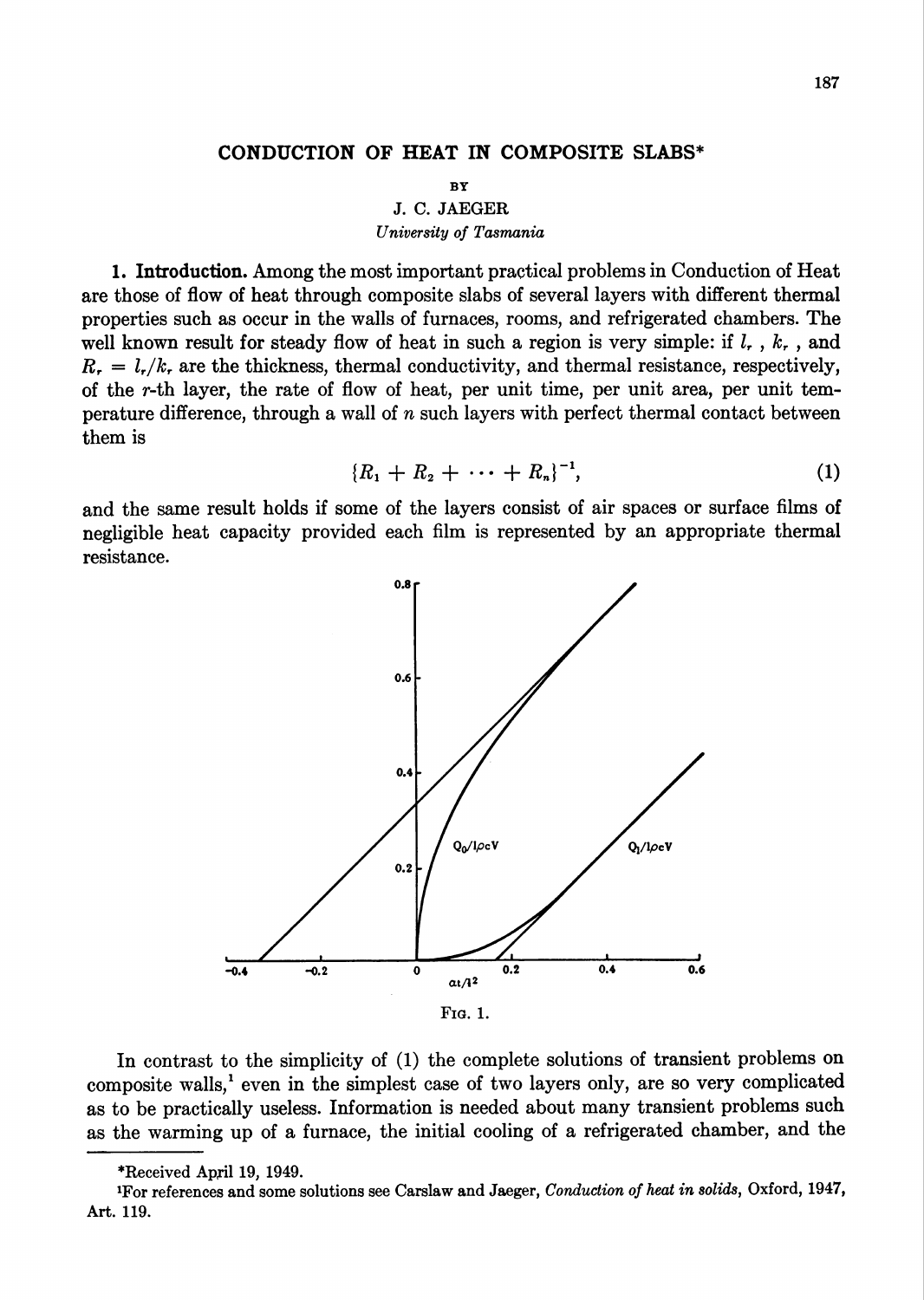thermal behaviour of buildings. Broadly, what is required may be either  $(i)$  a prediction of the transient behaviour of a given wall under given conditions, or  $(ii)$  a comparison of the transient behaviours of two different walls.

The first object of this paper is to discuss, in detail and from both the above points of view, one of the commonest transient problems, namely, that of finding the total quantity of heat which passes through unit area of a wall from zero time up to time  $t$ , the wall being initially at zero temperature and its surfaces being maintained at temperatures V (constant), and zero, for times  $t > 0$ . As remarked above, the complete calculation of this quantity would be extremely laborious, nevertheless it will be found possible by a simple arithmetical calculation to determine accurately a quantity characteristic of the wall, which we shall call the time-lag in establishing the steady state, which gives sufficient information for many purposes.

To illustrate what will be done, we consider first the case of a wall consisting of a single layer of thickness *l*, conductivity k, density  $\rho$ , specific heat c, and diffusivity  $\alpha = k/\rho c$ . Suppose that the wall is initially at zero temperature, and that for  $t > 0$ its faces  $x = 0$  and  $x = l$  are maintained at constant temperatures, V and zero, respectively. Then  $Q_0$  and  $Q_t$ , the quantities of heat which cross unit area of the faces  $x = 0$  and  $x = l$ , respectively, up to time t, are given by<sup>2</sup>

$$
Q_0 = \frac{kV}{l} \left( t + \frac{l^2}{3\alpha} \right) - \frac{2kVl}{\alpha \pi^2} \sum_{n=1}^{\infty} \frac{1}{n^2} \exp \left( -\alpha n^2 \pi^2 t / l^2 \right), \tag{2}
$$

$$
Q_{l} = \frac{kV}{l} \left( t - \frac{l^{2}}{6\alpha} \right) - \frac{2kVl}{\alpha \pi^{2}} \sum_{n=1}^{\infty} \frac{(-1)^{n}}{n^{2}} \exp \left( -\alpha n^{2} \pi^{2} t/l^{2} \right).
$$
 (3)

For large values of the time the exponential terms in (2) and (3) tend to zero, and  $Q_0$  and  $Q_t$  tend to straight lines of slope  $kV/l$  with intercepts on the time-axis of  $(-l^2/3\alpha)$ and  $(l^2/6\alpha)$  respectively. The way in which these linear asymptotes are approached is shown in Fig. 1 in which  $Q_0/Vl\rho c$  and  $Q_1/Vl\rho c$  are plotted against the dimensionless quantity  $\alpha t/l^2$ . It appears that the curves approach their asymptotes rapidly, and that at times of the order of the greater intercept, namely  $l^2/3\alpha$ , the departure from the asymptotes is quite small. Thus for times greater than this, the values of  $Q_0$  and  $Q_i$ are the values for steady flow for times  $t - \tau_0$  and  $t - \tau_1$ , where  $\tau_0 = -l^2/3\alpha$  and  $\tau_l = l^2/6\alpha$  may be described as the time-lags in establishing the steady state.

For the composite wall of n layers, the complete solution for the quantity of heat crossing either surface up to time t will have the form

$$
Q = V\{R_1 + \cdots R_n\}^{-1}(t - \tau) + \text{negative exponentials,}
$$
 (4)

and for large values of the time will be a straight line of slope given by (1) with intercept  $\tau$  on the time axis. In Secs. 2 to 4 formulae will be derived for calculating the time-lag  $\tau$  and it will be shown that the graph of Q tends to its asymptote in much the same way as those of Fig. 1 so that a qualitative idea of the behaviour of Q for times less than  $\tau$ can be obtained.

The same method can be applied to any other problem in which the quantity under discussion ultimately increases linearly: solutions of a number of such problems are given in Sec. 5, they include cases of constant flux at a surface, linearly increasing tem-

<sup>&</sup>lt;sup>2</sup>Barrer, Trans. Faraday Soc., 35, 628 (1939). Carslaw and Jaeger, loc. cit., Art. 117.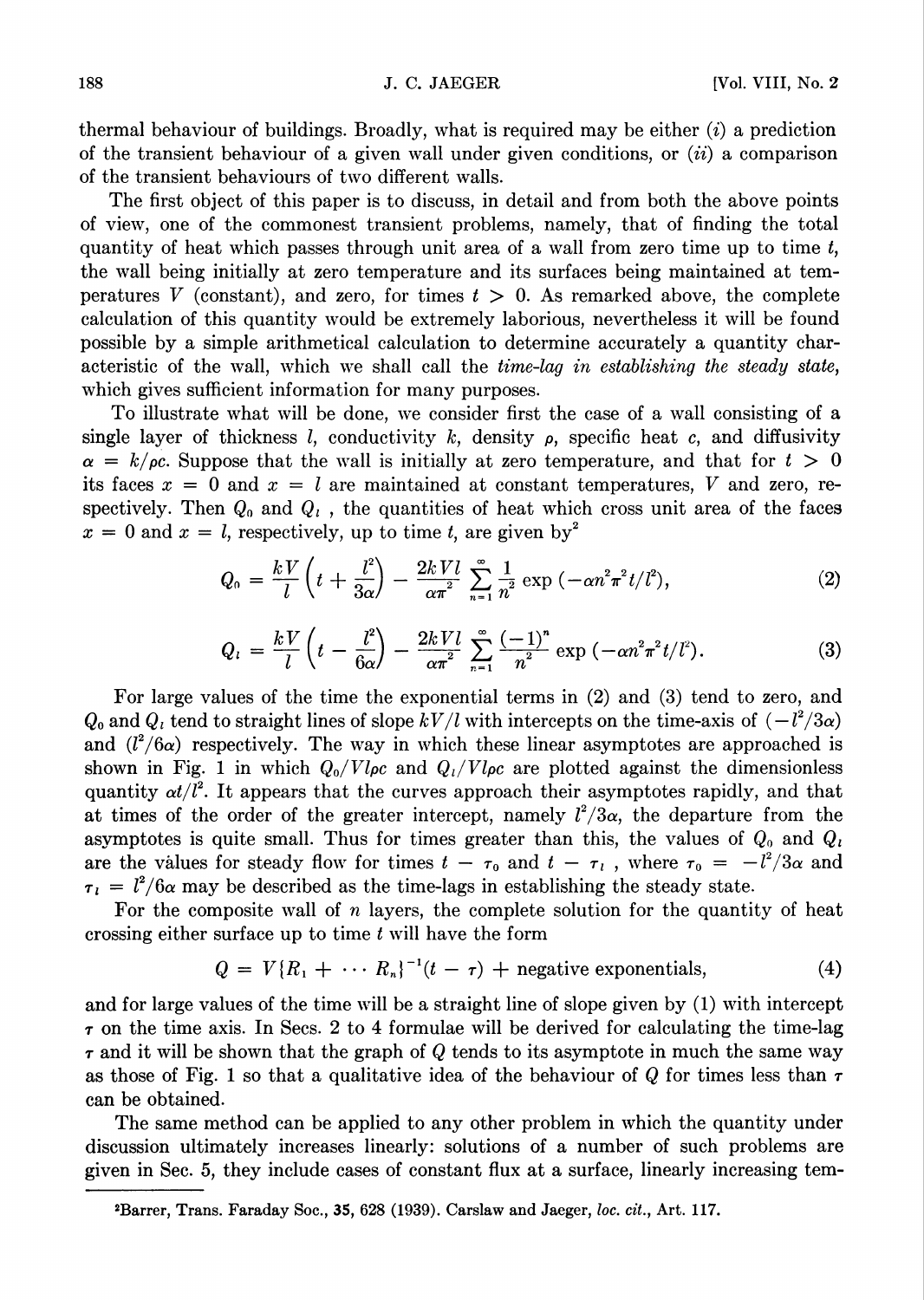perature at a surface, etc. In all these cases a time-lag appears which can be expressed in terms of the parameters defined in Sees. 3, 4. The behaviour of an unsvmmetrical wall for opposite directions of flow is discussed in Sec. 6.

In Sec. 7 the formulae derived in the earlier sections are collected for reference and a typical calculation set out in detail. It may be remarked here that the formulae are expressed in terms of the thermal resistances and capacities of the layers, so that they may be applied immediately to walls containing air gaps or films of finite thermal resistance and zero heat capacity.

The time-lags so obtained, being accurately calculable quantities which appear naturally in the solution of transient problems on composite walls, are also available for the comparison of the transient behaviour of different walls: it is suggested in Sec. 7 that the time lag in the quantity of heat passing through a wall when the temperature of its outer surface is suddenly changed gives a satisfactory criterion for such comparison.

2. The composite slab of  $n$  layers with perfect thermal contact between them. Surface **temperatures constant.** Suppose the r-th layer has thickness  $l_r$ , conductivity  $k_r$ , specific heat c, density  $\rho_r$ , and diffusivity  $\alpha_r = k_r/\rho_r c_r$ . We suppose the layers to be the regions  $0 < x < l_1, l_1 < x < l_1 + l_2, \cdots$ , etc., and in this section and section 4 that the outside surfaces,  $x = 0$  and  $x = l_1 + \cdots + l_n$ , are kept at temperatures V (constant) and zero, respectively, for  $t > 0$ ; the initial temperature of the whole being zero. As remarked in Sec. 1 we wish to find the quantities of heat  $Q_0$  and  $Q_n$  which cross unit area of the surfaces  $x = 0$  and  $x = l_1 + \cdots + l_n$  up to time t.

Let  $v_r$ , be the temperature in the r-th layer, and write  $\bar{v}_r$  for its Laplace transform, that is

$$
\bar{v}_r = \int_0^\infty e^{-pt} v \, dt.
$$

Then, writing

$$
q_r = (p/\alpha_r)^{1/2}, \qquad r = 1, \cdots, n,
$$
 (5)

it is found by the usual Laplace transformation precedure<sup>3</sup> that

 $\bar{v}_1 = C_1 \sinh q_1 x + D_1 \cosh q_1 x, \quad 0 < x < l_1$ 

$$
\bar{v}_r = C_r \sinh q_r(x - l_1 - \cdots - l_{r-1}) + D_r \cosh q_r(x - l_1 \cdots - l_{r-1}),
$$
 (6)

$$
l_1 + \cdots + l_{r-1} < x < l_1 + \cdots + l_r \, .
$$

The 2n constants  $C_1$ ,  $\cdots$ ,  $D_n$  are to be determined from the conditions at the boundaries of the layers, namely,

$$
\bar{v}_1 = V/p, \qquad x = 0, \tag{7}
$$

$$
\bar{v}_r = \bar{v}_{r+1} \,, \qquad x = l_1 + l_2 + \cdots + l_r \,, \tag{8}
$$

$$
k_r \frac{d\bar{v}_r}{dx} = k_{r+1} \frac{d\bar{v}_{r+1}}{dx}, \qquad x = l_1 + l_2 + \cdots + l_r,
$$
\n(9)

$$
\bar{v}_n = 0, \qquad \qquad x = l_1 + \cdots + l_n
$$

<sup>3</sup>Cf. Carslaw and Jaeger, loc. cit., Art. 114.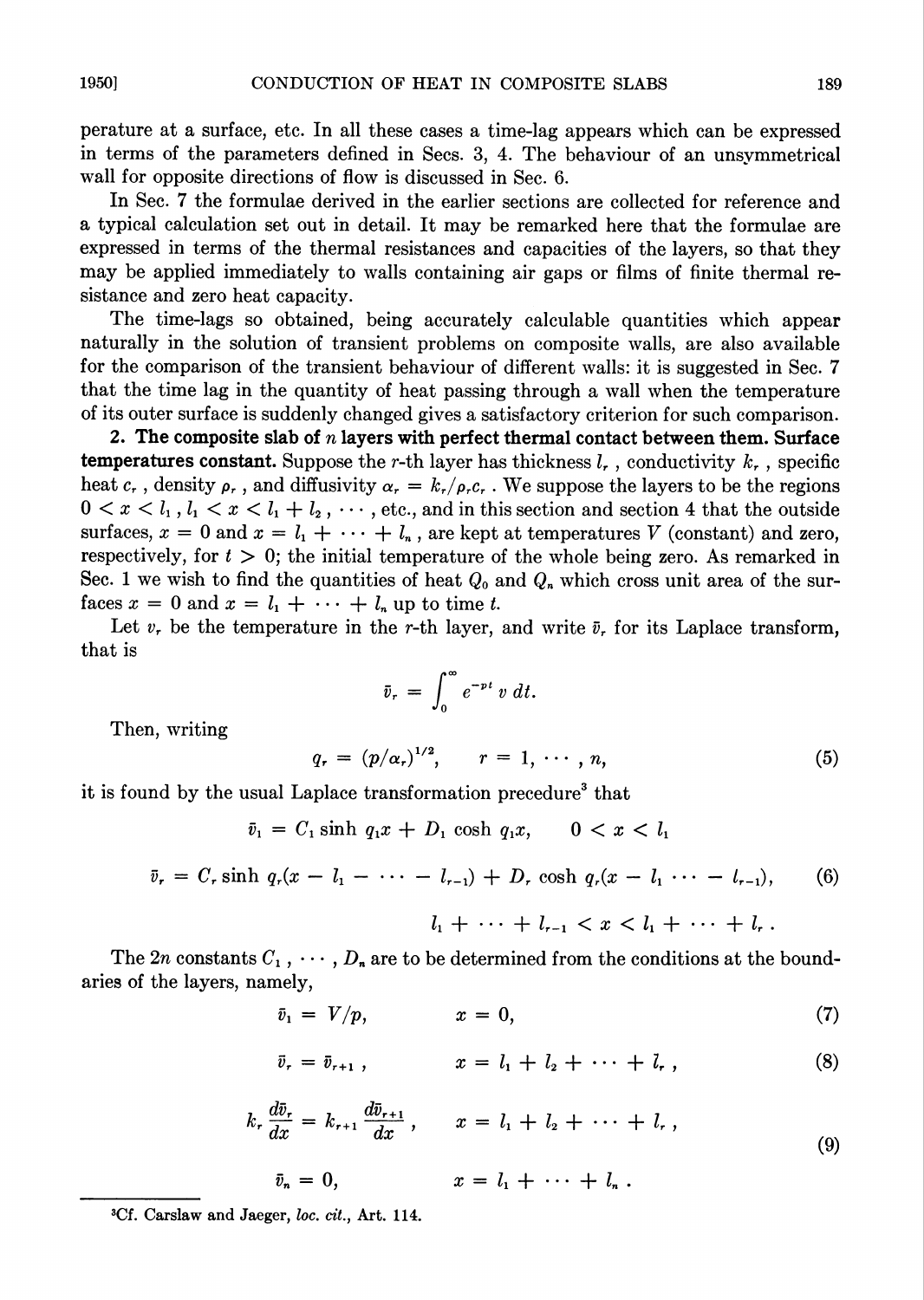Using the abbreviations

$$
\xi_r = q_r l_r, \qquad r = 1, \cdots, n, \qquad (10)
$$

$$
\sigma_r = \frac{k_{r+1}\alpha_r^{1/2}}{k_r\alpha_{r+1}^{1/2}}, \qquad r = 1, \cdots, n-1,
$$
 (11)

the  $2n$  equations (7) to (9) become

$$
D_1 = V/p
$$
  
\nC, sinh  $\xi$ , + D, cosh  $\xi$ , - D<sub>r+1</sub> = 0,  $r = 1, \dots, n - 1$   
\nC, cosh  $\xi$ , + D, sinh  $\xi$ , -  $\sigma$ , C<sub>r+1</sub> = 0,  $r = 1, \dots, n - 1$   
\nC<sub>n</sub> sinh  $\xi$ <sub>n</sub> + D<sub>n</sub> cosh  $\xi$ <sub>n</sub> = 0. (12)

In the next section we derive some properties of the determinants which appear in the solution of these equations, and in Sec- 4 the solution of the present problem is completed.

3. Properties of the determinants. Let  $\Delta$ , be the determinant of  $2r$  rows and columns defined by

|      |          |                           |                  | $\bf{0}$                                            | $\bf{0}$                   | $\bf{0}$                                 | $\mathbf{1}$                           | $\bf{0}$     |
|------|----------|---------------------------|------------------|-----------------------------------------------------|----------------------------|------------------------------------------|----------------------------------------|--------------|
|      |          |                           | $\ddotsc$        | $\bf{0}$                                            | $-1$                       |                                          | $\sinh \xi_1$ cosh $\xi_1$ 0           |              |
|      |          |                           |                  | $\mathbf{0}$                                        | $\overline{\phantom{0}}$ 0 |                                          | $\cosh \xi_1$ sinh $\xi_1$ $-\sigma_1$ |              |
|      |          | $\cdots$                  |                  | 0 $\sinh \xi_2$ $\cosh \xi_2$ 0                     |                            |                                          |                                        | $\mathbf{0}$ |
| (13) |          | $\cdots$                  | $\bf{0}$         |                                                     |                            | 0 $\cosh \xi_2$ sinh $\xi_2$ $-\sigma_2$ |                                        | $\mathbf{0}$ |
|      |          |                           |                  |                                                     |                            |                                          |                                        |              |
|      | $-1$     |                           |                  | $\sinh \xi_{r-1}$ cosh $\xi_{r-1}$ 0                | $\bf{0}$                   |                                          |                                        | 0            |
|      | $\bf{0}$ |                           |                  | $\cosh \xi_{r-1}$ sinh $\xi_{r-1}$ - $\sigma_{r-1}$ | $\bf{0}$                   |                                          |                                        | $\bf{0}$     |
|      |          | $\sinh \xi$ , $\cosh \xi$ | $\boldsymbol{0}$ | $\bf{0}$                                            | $\boldsymbol{0}$           |                                          |                                        | 0            |

so that  $\Delta_n$  is the determinant of the system of equations (12). Also let  $\Omega_r$  be the determinant obtained from  $\Delta_r$  by interchanging sinh  $\xi_r$  and cosh  $\xi_r$  in the last row. Finally let  $\delta$ , and  $\omega$ , be the determinants obtained from  $\Delta$ , and  $\Omega$ , , respectively, by interchanging 0 and 1 in the first two columns of the first row.

All the solutions in which we are interested can be expressed in terms of the four determinants  $\Delta_n$ ,  $\Omega_n$ ,  $\delta_n$ , and  $\omega_n$ . To evaluate these we proceed as follows: expanding  $\Delta$ , and  $\Omega$ , by Laplace's development in terms of the last two columns we find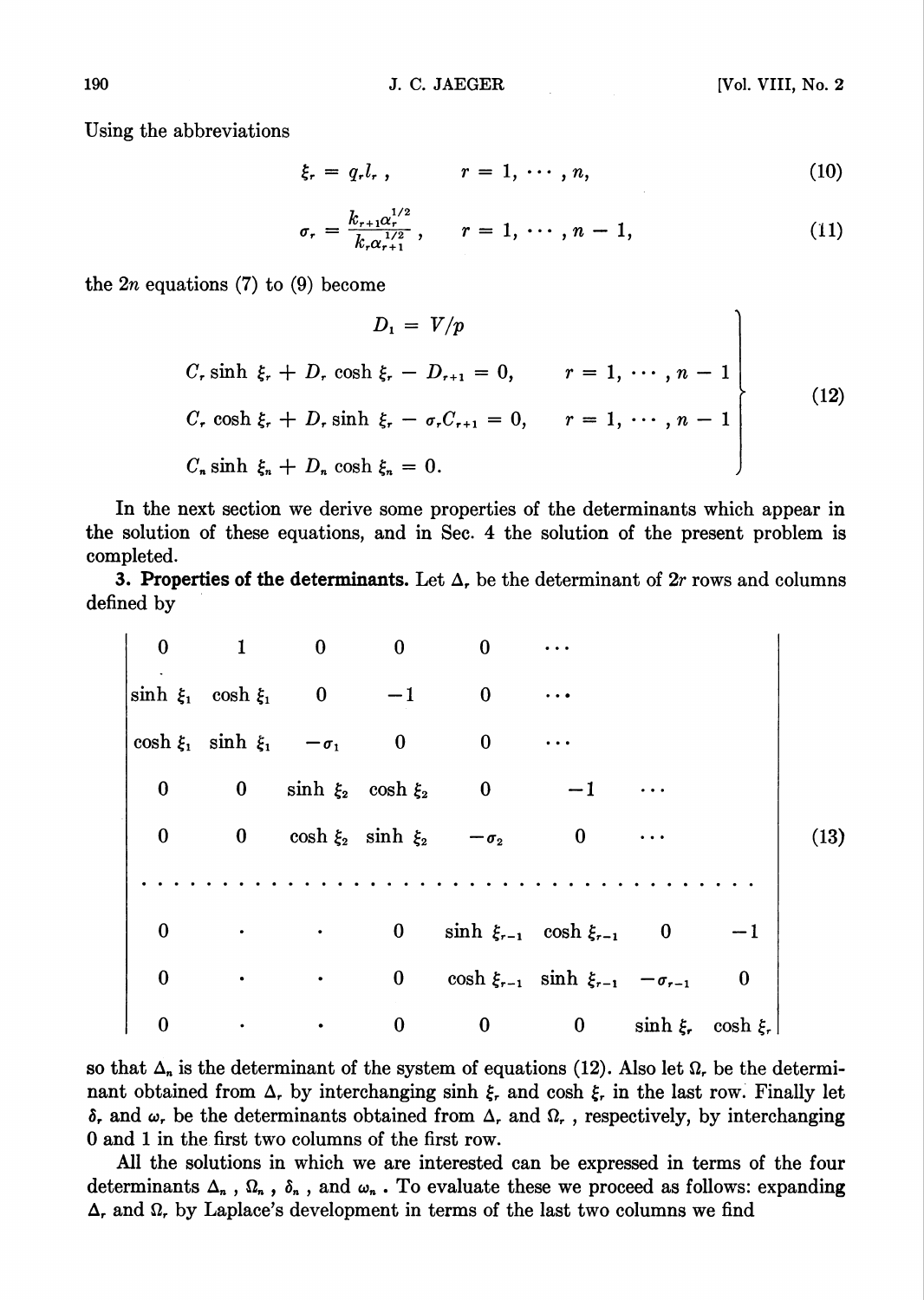$$
\Delta_r = -\Delta_{r-1}\sigma_{r-1} \cosh \xi_r - \Omega_{r-1} \sinh \xi_r
$$
\n
$$
\Omega_r = -\Delta_{r-1}\sigma_{r-1} \sinh \xi_r - \Omega_{r-1} \cosh \xi_r, \qquad (14)
$$

also 
$$
\Delta_1 = -\sinh \xi_1, \qquad \Omega_1 = -\cosh \xi_1, \qquad (15)
$$

and so  $\Delta$ , and  $\Omega$ , can be written down by repeated application of (14). For example,

$$
\Delta_2 = \sigma_1 \cosh \xi_2 \sinh \xi_1 + \sinh \xi_2 \cosh \xi_1,
$$

$$
\Omega_2 = \sigma_1 \sinh \xi_2 \sinh \xi_1 + \cosh \xi_2 \cosh \xi_1 ,
$$
\n(16)

$$
\Delta_3 = -\sigma_1 \sigma_2 \cosh \xi_3 \cosh \xi_2 \sinh \xi_1 - \sigma_2 \cosh \xi_3 \sinh \xi_2 \cosh \xi_1
$$

$$
- \sigma_1 \sinh \xi_3 \sinh \xi_2 \sinh \xi_1 - \sinh \xi_3 \cosh \xi_2 \cosh \xi_1.
$$

Clearly, from their definitions,  $\delta$ , and  $\omega$ , satisfy the same recurrence relations (14) as  $\Delta_r$  and  $\Omega_r$  , but in place of (15) we have

$$
\delta_1 = \cosh \xi_1 \,, \qquad \omega_1 = \sinh \xi_1 \,. \tag{17}
$$

To obtain the results we need, the explicit expressions for these determinants are not required, but only the first two terms of their expansions in ascending powers of  $p$ . Writing

$$
\xi_r = \eta_r p^{1/2},\tag{18}
$$

so that by (10)

$$
\eta_r = l_r \alpha_r^{-1/2}, \qquad r = 1, \cdots, n,
$$
\n(19)

we find from (15)

$$
\Delta_1 = -\eta_1 p^{1/2} \left( 1 + \frac{1}{6} \eta_1^2 p + \cdots \right) \Bigg\} \n\Omega_1 = -\left( 1 + \frac{1}{2} \eta_1^2 p + \cdots \right).
$$
\n(20)

We now assume

$$
\Delta_r = (-1)^r \eta_r p^{1/2} (A_r + B_r p + \cdots) \n\Omega_r = (-1)^r (A'_r + B'_r p + \cdots),
$$
\n(21)

substitute these values in the recurrence relations (14), and compare coefficients. This gives  $\overline{\phantom{a}}$ 

$$
\eta_r A_r = \eta_{r-1} \sigma_{r-1} A_{r-1} + \eta_r A'_{r-1}
$$
\n
$$
\eta_r B_r = \eta_{r-1} \sigma_{r-1} B_{r-1} + \frac{1}{2} \eta_r^2 \eta_{r-1} \sigma_{r-1} A_{r-1} + \eta_r B'_{r-1} + \frac{1}{6} \eta_r^3 A'_{r-1}
$$
\n
$$
A'_r = A'_{r-1}
$$
\n
$$
B'_r = \sigma_{r-1} \eta_r \eta_{r-1} A_{r-1} + B'_{r-1} + \frac{1}{2} \eta_r^2 A'_{r-1} .
$$
\n(22)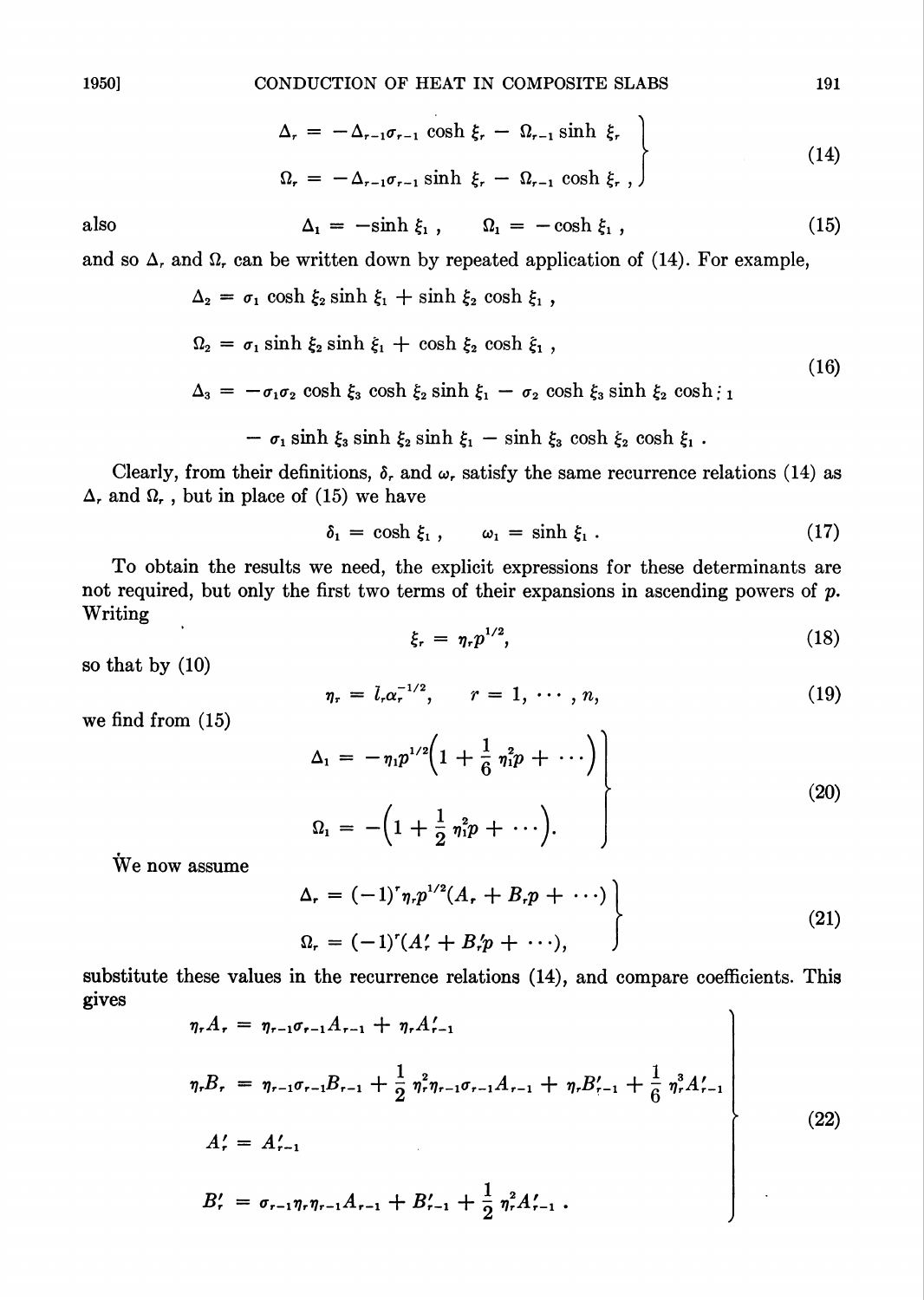This chain of equations is to be solved successively starting with the values given by (20), viz.

$$
A_1 = 1, \qquad B_1 = \frac{1}{6} \eta_1^2, \qquad A_1' = 1, \qquad B_1' = \frac{1}{2} \eta_1^2. \tag{23}
$$

The results may be simplified a little by introducing the quantities

$$
R_r = \frac{l_r}{k_r}, \qquad R'_r = \sum_{s=1}^r R_s, \qquad H_r = l_r \rho_r c_r, \qquad H'_r = \sum_{s=1}^r H_s, \qquad (24)
$$

which have important physical interpretations:  $R_r$ , and  $H_r$ , are the thermal resistance and heat capacity, respectively, of unit area of the r-th layer, and  $R'_r$  and  $H'_r$  are the corresponding quantities for the first  $r$  layers taken together. Using the notation  $(24)$ we get finally

$$
A_r = R'_r / R_r \t\t(25)
$$

$$
A'_r = 1,\t\t(26)
$$

$$
B_r = (R_{r-1}/R_r)B_{r-1} + \frac{1}{2}R'_{r-1}H_r + \frac{1}{6}R_rH_r + B'_{r-1},
$$
\n(27)

$$
B'_{r} = R'_{r-1}H_{r} + \frac{1}{2}R_{r}H_{r} + B'_{r-1} . \qquad (28)
$$

(27) and (28) are to be solved successively, beginning with  $B_1 = (1/6)R_1H_1$ ,  $B_1' =$  $(1/2)R<sub>1</sub>H<sub>1</sub>$ . The solution of (28) can be written down immediately, it is

$$
B'_{r} = \frac{1}{2} \sum_{s=1}^{r} R_{s} H_{s} + \sum_{s=1}^{r-1} R'_{s} H_{s+1} , \qquad (29)
$$

but there does not seem to be a simple expression for  $B_r$ .

In the same way, to determine the first terms of the expansions of  $\delta$ , and  $\omega$ <sub>r</sub> we assume

$$
\delta_r = (-1)^{r-1} \frac{(k_r \rho_r c_r)^{1/2}}{(k_1 \rho_1 c_1)^{1/2}} (a_r + b_r p + \cdots)
$$
\n
$$
\omega_r = (-1)^{r-1} \frac{p^{1/2}}{(k_1 \rho_1 c_1)^{1/2}} (a'_r + b'_r p + \cdots),
$$
\n(30)

and we find

$$
a_r = 1,\t\t(31)
$$

$$
a'_r = H'_r \,, \tag{32}
$$

and  $b<sub>r</sub>$  and  $b<sub>r</sub>$  are given by

$$
b_r = b_{r-1} + \frac{1}{2}R_rH_r + R_rH_{r-1}' \tag{33}
$$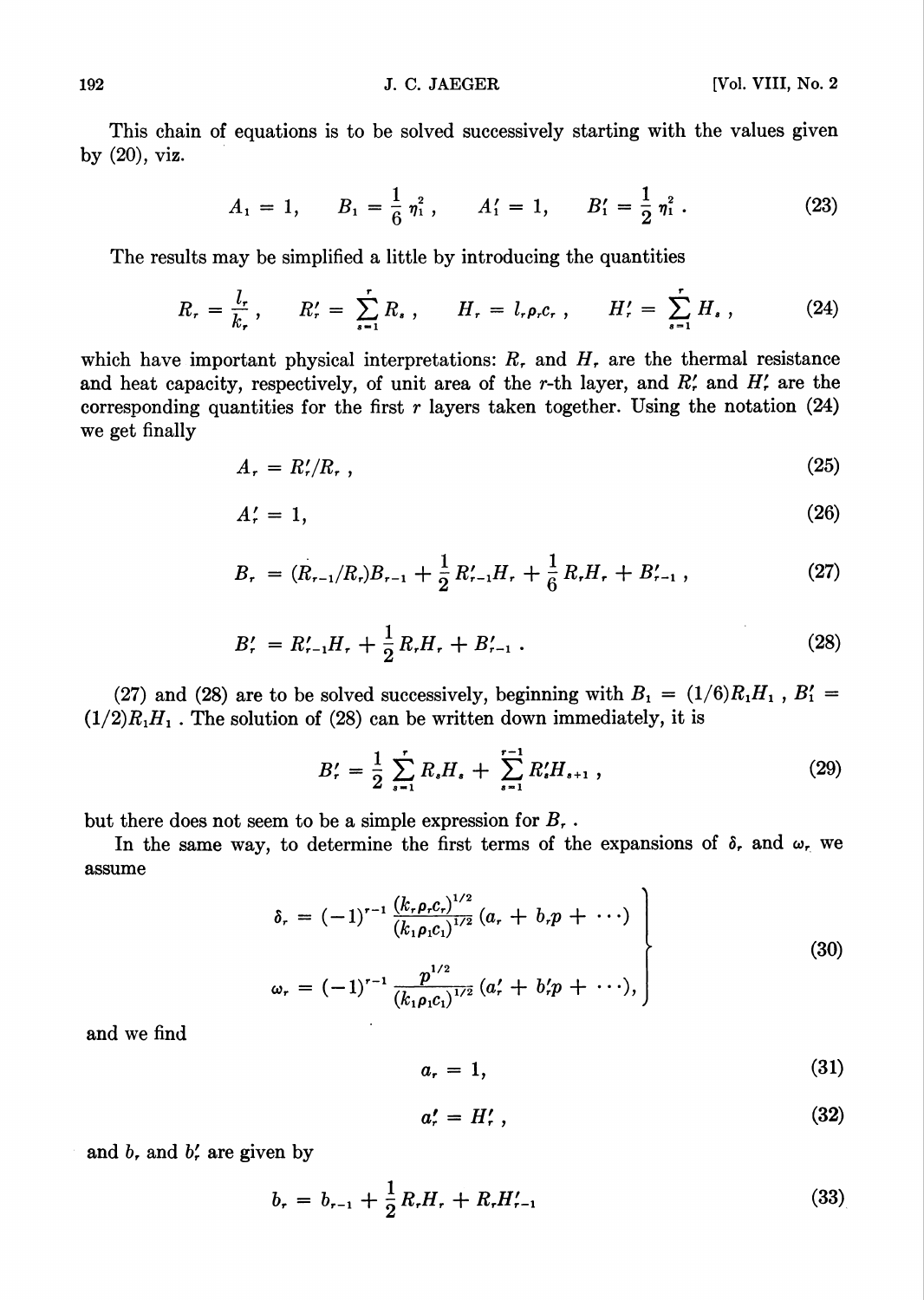$$
b'_{r} = b'_{r-1} + b_{r-1}H_{r} + \frac{1}{6}R_{r}H_{r}^{2} + \frac{1}{2}R_{r}H_{r}H_{r-1}' \tag{34}
$$

with  $b_1 = \frac{1}{2} R_1 H_1$ ,  $b'_1 = \frac{1}{6} R_1 H_1^2$ . (35)

It follows immediately from (33) that

$$
b_r = \frac{1}{2} \sum_{s=1}^r R_s H_s + \sum_{s=1}^{r-1} R_{s+1} H_s' \tag{36}
$$

4. Solution of the problem of Section 2. The solution of the equations (12) can now be written down in terms of the determinants of Sec. 3. We shall require  $C_1$  ,  $C_n$  , and  $D_n$ . It follows immediately that

$$
C_1 = \frac{V\delta_n}{p\Delta_n} \tag{37}
$$

Also, evaluating the determinants which occur in the numerators of  $C_n$  and  $D_n$  by Laplace's expansion in terms of their last two columns, we find

$$
C_n = (-1)^{n-1} \frac{V \cosh \xi_n}{p \Delta_n}, \qquad D_n = (-1)^n \frac{V \sinh \xi_n}{p \Delta_n}.
$$
 (38)

We have to find  $Q_0$ , the total amount of heat which crosses unit area of the plane  $x = 0$  up to time t, and  $Q_n$ , the total amount crossing unit area of the plane  $x = l_1 +$  $\cdots$  +  $l_n$  up to time t.

 $Q_0$  is given by

$$
-k_1\int_0^t \left[\frac{\partial v_1}{\partial x}\right]_{x=0} dt,
$$

and its Laplace transform is

$$
\overline{Q}_0 = -\frac{k_1}{p} \left[ \frac{d\overline{v}_1}{dx} \right]_{x=0} = -\frac{k_1 q_1 C_1}{p}.
$$

Therefore, using (37),

$$
\overline{Q}_0 = -\frac{k_1 q_1 V \delta_n}{p^2 \Delta_n} \,. \tag{39}
$$

Similarly, using (38),

$$
\overline{Q}_n = (-1)^n \frac{k_n V q_n}{p^2 \Delta_n} \,. \tag{40}
$$

 $Q_0$  and  $Q_n$  are found from their Laplace transforms by the use of the inversion theorem followed by contour integration. Thus

$$
Q_0 = \frac{1}{2\pi i} \int_{\gamma - i\infty}^{\gamma + i\infty} e^{pt} \overline{Q}_0(p) dp, \qquad R(\gamma) > 0.
$$

The integrand has an infinite number of poles on the negative real axis which give rise to terms involving negative exponentials in the time, also it has a double pole at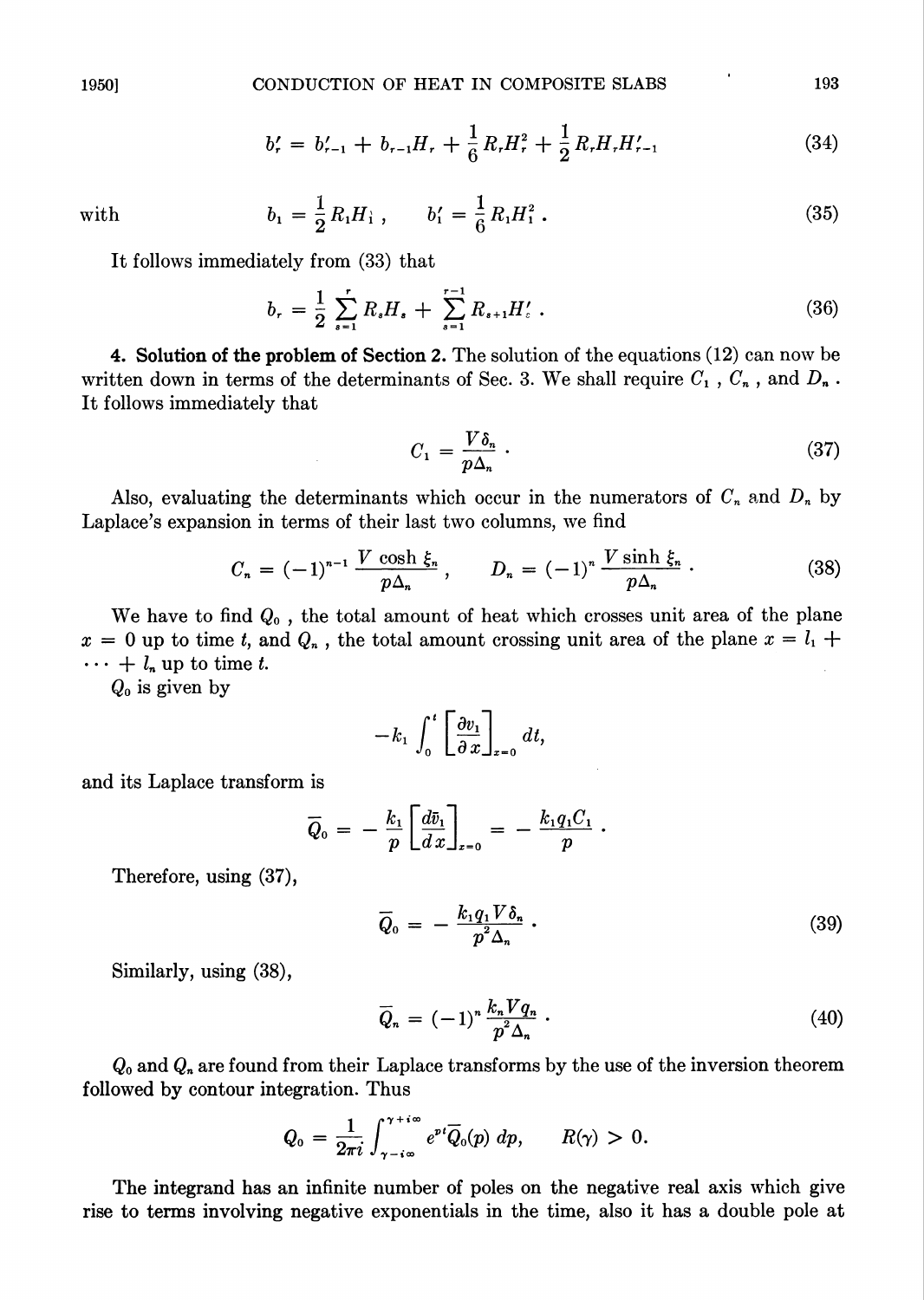the origin which gives the asymptote we require. To find the residue at the origin the expansions of  $\delta_n$  and  $\Delta_n$  developed in Sec. 3 are needed. Using (21) and (30) we get

$$
\overline{Q}_0 e^{pt} = \frac{V(a_n + b_n p + \cdots)}{R_n p^2 (A_n + B_n p + \cdots)} e^{pt}.
$$
\n(41)

Therefore the contribution of the pole at the origin to  $Q_0$  is

$$
Q_0 = \frac{V}{R'_n} \left\{ t - \left( \frac{B_n}{A_n} - b_n \right) \right\},\tag{42}
$$

where the values (25) and (31) of  $A_n$  and  $a_n$  have been used.  $R'_n$  is, of course, the thermal resistance of the whole wall so that (42) corresponds to steady flow for time

$$
t-\Big(\frac{B_n}{A_n}-b_n\Big).
$$

In the same way it follows from (40) that for large values of the time

$$
Q_n = \frac{V}{R'_n} \bigg( t - \frac{B_n}{A_n} \bigg). \tag{43}
$$

Thus the time lags at the first and last surfaces are respectively

$$
\frac{B_n}{A_n} - b_n \quad \text{and} \quad \frac{B_n}{A_n} \tag{44}
$$

These are calculated from the formulae of Sec. 3: numerical examples of the procedure are given in Sec. 7.

It remains to discuss the way in which the linear asymptotes (42) and (43) are approached. For a complete solution it is necessary to find the zeros of  $\Delta_n$ , qua function of  $p$ , from which the exponential terms in the complete solution are obtained. Now from its definition  $(-A_n/B_n)$  is a crude first approximation to the smallest zero of  $\Delta_n$ , and, moreover, one which is certainly too small in magnitude. It follows at once that the departures of the curves for  $Q_0$  and  $Q_n$  from their asymptotes have an exponential factor which decreases more rapidly than

$$
\exp(-A_n t/B_n).
$$

In the statement of Sec. 2 there was supposed to be perfect thermal contact at the surfaces of the layers, and the two outside surfaces were supposed to be at temperatures V and zero. Normally there are air gaps or films or contact resistances of some sort at the outside surfaces and between the layers: these may be taken into account by regarding each contact resistance as an additional layer of the appropriate thermal resistance and zero heat capacity.

If the wall is initially at temperature V instead of zero,  $Q_0$  and  $Q_n$  have the same values as those for the wall initially at zero with  $x = 0$  maintained at zero and  $x =$  $l_1 + \cdots + l_n$  at  $-V$  for  $t > 0$ . Thus the time lags at the two surfaces are those, obtained as above, for flow through the wall in the reverse direction. The calculation of these is discussed in Sec. 6.

Finally, it may be remarked that, since explicit expressions for  $\Delta_n$  and  $\delta_n$  such as (16) can be written down from (14), explicit formulae for the Laplace transforms of  $Q_0$  and  $Q_n$  and of the temperatures in the slab can also be written down. The solutions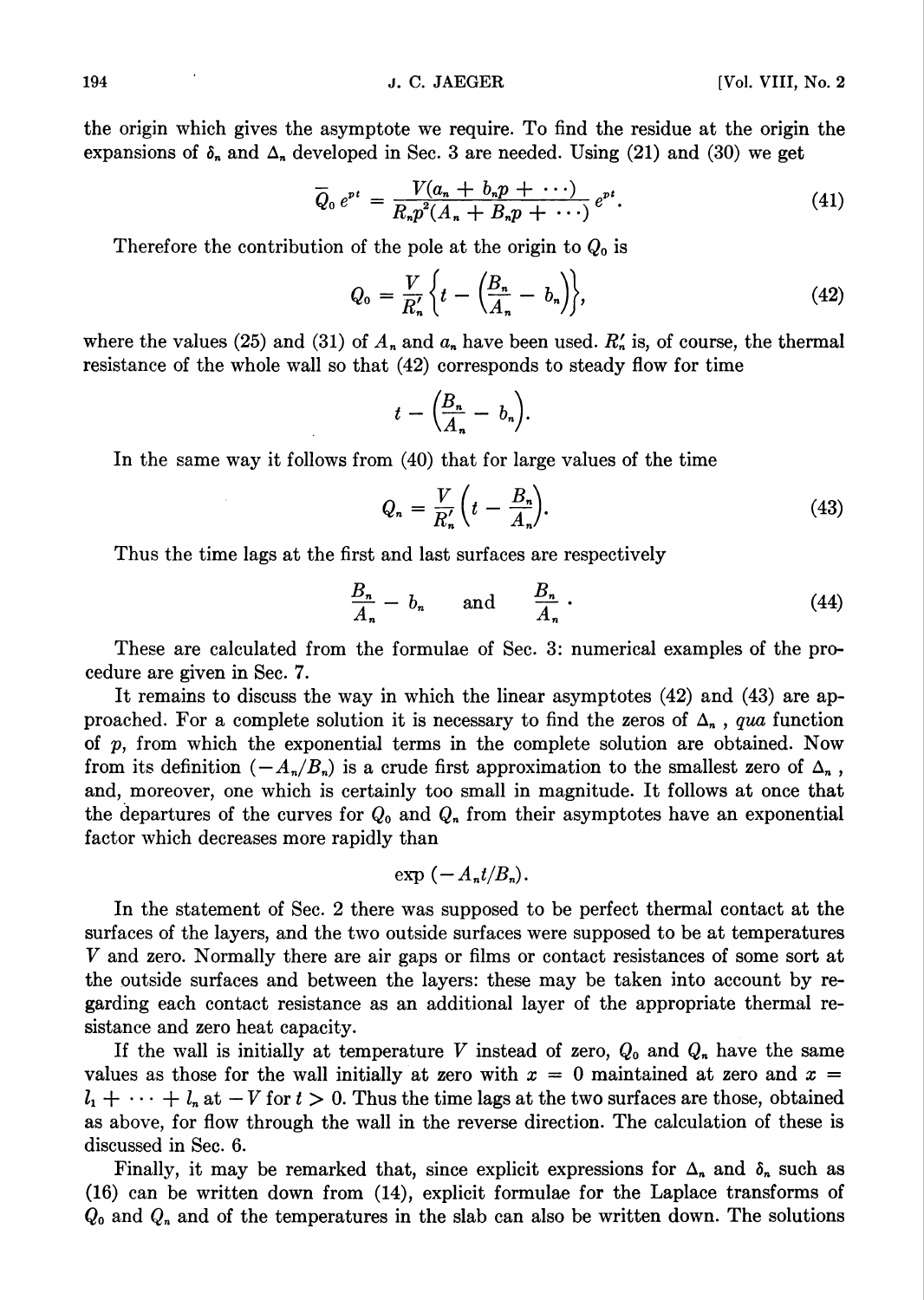5. Other problems on the composite slab. The solutions of a number of other problems on the composite slab behave in the same way as  $Q_0$  and  $Q_n$  of Sec. 4, and in all cases the time lags can be expressed in terms of the eight quantities  $A_n$ ,  $\dots$ ,  $b'_n$  defined in Sec. 3.

In all the cases below, the slab and notation are those of Sec. 2 and the slab is initially at zero temperature; only the boundary conditions at the surfaces are changed.

(i) Constant flux F at  $x = 0$  for  $t > 0$ . Zero temperature at  $x = l_1 + \cdots + l_n$ .

In this case the quantity of heat  $Q_n$  which has crossed unit area of the plane  $x = l_1 + l_2$  $\cdots + l_n$  up to time t is ultimately

$$
Q_n = F(t - b_n). \tag{45}
$$

(ii) Constant flux F at  $x = 0$  for  $t > 0$ . No flow of heat at  $x = l_1 + \cdots + l_n$ . Here the temperature at  $x = 0$  is ultimately

$$
\frac{F}{H'_n}\bigg\{t-\frac{b'_n}{a'_n}+B'_n\bigg\},\tag{46}
$$

and the temperature at  $x = l_1 + \cdots + l_n$  is ultimately

$$
\frac{F}{H'_n}\left\{t-\frac{b'_n}{a'_n}\right\}.\tag{47}
$$

(iii) Linearly increasing temperature Vt at  $x = 0$ , and no flow of heat at  $x = l_1 + \cdots + l_n$ . The temperature at  $x = l_1 + \cdots + l_n$  is ultimately

$$
V\{t-B_n'\}\tag{48}
$$

6. Flow through the same wall in opposite directions. Most composite walls are not symmetrical, so that, though their thermal resistance is independent of the direction of flow of heat, their transient behaviour may be expected to be different for the two directions. It is also necessary to study flow in the reverse direction for the problem mentioned at the end of Sec. 4.

Considering again the wall of Sec. 2, suppose now that the surface  $x = l_1 + \cdots + l_n$ is maintained at V for  $t > 0$  and the surface  $x = 0$  at zero, the initial temperature of the wall being zero. The only modification is that the first and last of equations (12) are replaced by

$$
D_1 = 0
$$
  

$$
C_n \sinh \xi_n + D_n \cosh \xi_n = V/p
$$
 (49)

If  $Q_0$  is the flow per unit area from right to left across the surface  $x = 0$  up to time t, and  $Q_n$  that across the surface  $x = l_1 + \cdots + l_n$ , we find on solving that

$$
\overline{Q}_0 = (-1)^n \frac{V k_n q_n}{p^2 \Delta_n}, \qquad (50)
$$

$$
\overline{Q}_n = \frac{V k_n q_n \Omega_n}{p^2 \Delta_n} \ . \tag{51}
$$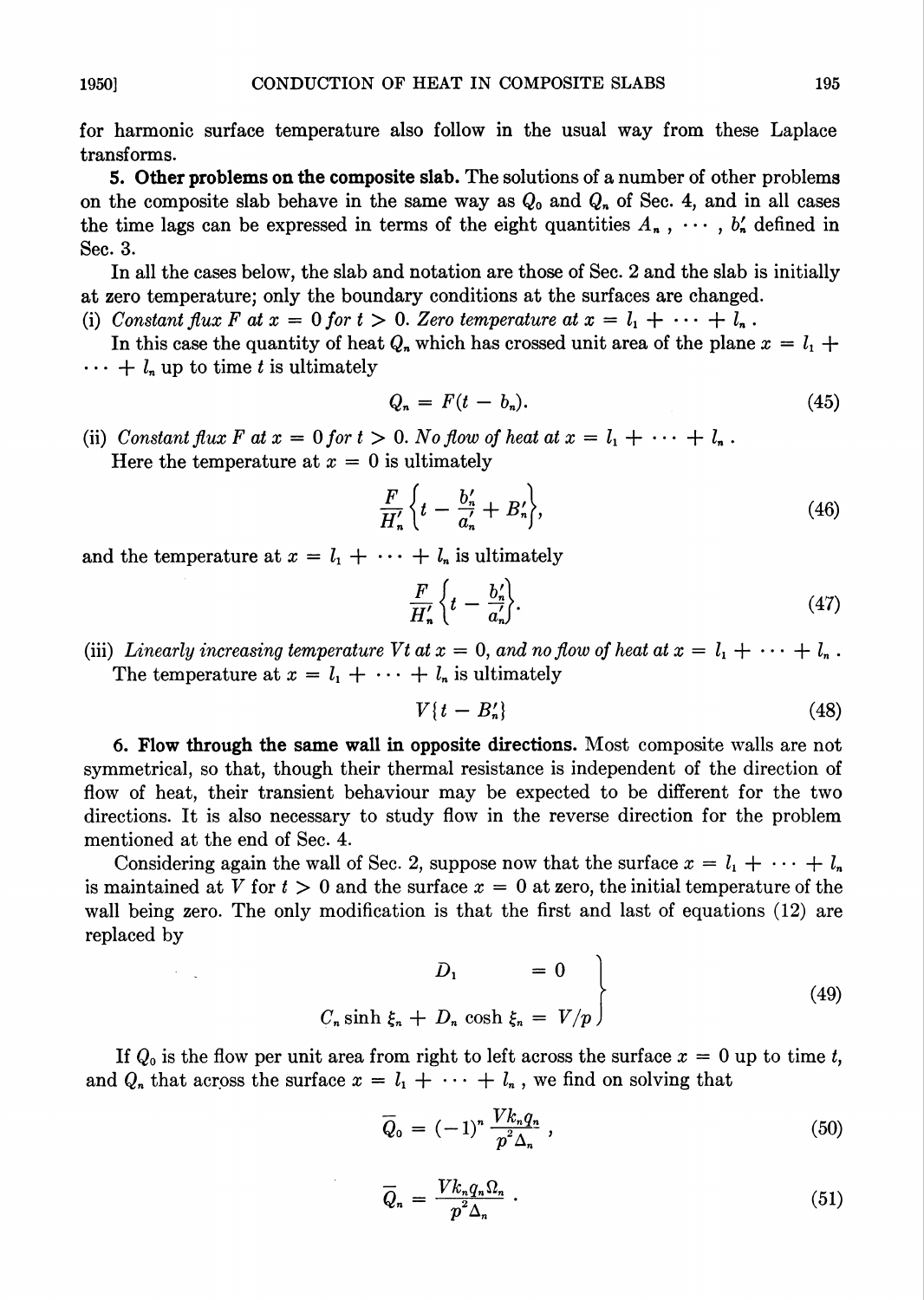Since (50) is identical with (40) it follows that the quantity of heat passing through the wall up to time  $t$  is independent of the direction of flow. This is a special case of  $a$ general reciprocal theorem.

The quantities of heat passing into the wall, of course, are different, but a simple result about the time lags follows at once. From (51), in the usual way, we find that for large values of the time

$$
Q_n = \frac{V}{R'_n} \left\{ t - \left( \frac{B_n}{A_n} - B'_n \right) \right\} \tag{52}
$$

Comparing this with the corresponding quantity (42) it appears that  $b_n$  has been replaced by  $B'_n$ .

These results, so far as time-lags are concerned, may be summarized by the statement that for flow in the reverse direction in a given wall with zero initial temperature,  $B_n/A_n$  and  $b'_n/a'_n$  are unaltered, while  $b_n$  and  $B'_n$  are interchanged. The latter remark follows also from the formulae (36) and (29). It may also be remarked here that  $b_n$  is the time taken for a quantity of heat equal to the steady state heat content of the wall with constant and zero surface temperatures to flow through the wall under these conditions, while  $B'_n$  is the corresponding quantity for flow in the reverse direction.

7. Numerical calculations for a typical wall and discussion of results. First we collect for reference the formulae derived earlier. The fundamental thermal quantities for the layers are

$$
R_r = \frac{l_r}{k_r}, \qquad R'_r = \sum_{s=1}^r R_s, \qquad H_r = l_r \rho_r c_r, \qquad H'_r = \sum_{s=1}^r H_s \,.
$$
 (53)

The time lags of §§4, 5 all involved the four quantities

 $B_n/A_n$ ,  $B'_n$ ,  $b_n$ ,  $b'_n/a'_n$ ,

where

$$
A_r = R'_r/R_r, \qquad a'_r = H'_r \tag{54}
$$

$$
B_1 = \frac{1}{6} R_1 H_1 , \qquad B'_1 = \frac{1}{2} R_1 H_1 , \qquad b_1 = \frac{1}{2} R_1 H_1 , \qquad b'_1 = \frac{1}{6} R_1 H_1^2 \qquad (55)
$$

$$
B_r = (R_{r-1}/R_r)B_{r-1} + \frac{1}{2}R'_{r-1}H_r + \frac{1}{6}R_rH_r + B'_{r-1}
$$
\n
$$
(56)
$$

$$
B'_{r} = R'_{r-1}H_{r} + \frac{1}{2}R_{r}H_{r} + B'_{r-1}
$$
\n
$$
\tag{57}
$$

$$
b_r = b_{r-1} + \frac{1}{2}R_r H_r + R_r H'_{r-1} \tag{58}
$$

$$
b'_{r} = b'_{r-1} + b_{r-1}H_{r} + \frac{1}{6}R_{r}H_{r}^{2} + \frac{1}{2}R_{r}H_{r}H_{r-1}'.
$$
\n
$$
(59)
$$

We first study in detail the wall described in Table I: units are lbs., ft., hrs., B.T.U., and °F.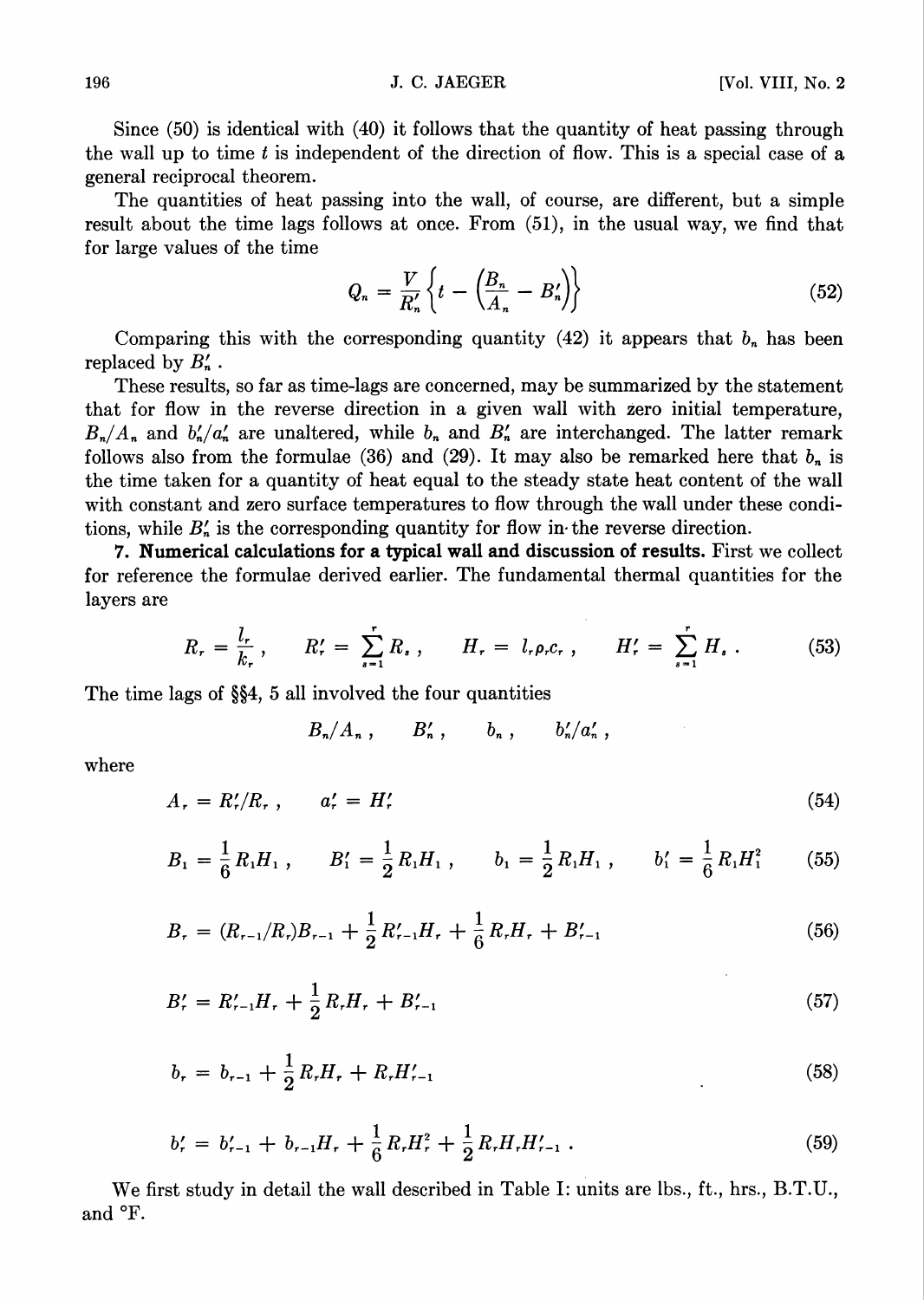| Layer          | Substance    |       | ρC | k    | Н,   | $R_{r}$ |
|----------------|--------------|-------|----|------|------|---------|
|                | Air film     |       |    |      | 0    | 0.25    |
| $\mathbf{2}$   | <b>Brick</b> | 0.333 | 25 | 0.42 | 8.33 | 0.79    |
| 3              | Cavity       |       |    |      | 0    | 0.75    |
| $\overline{4}$ | <b>Brick</b> | 0.333 | 25 | 0.42 | 8.33 | 0.79    |
| 5              | Plaster      | 0.083 | 15 | 0.25 | 1.25 | 0.33    |
| 6              | Air film     |       |    |      | 0    | 0.60    |
|                |              |       |    |      |      |         |

Table I.

For numerical calculations it is most convenient to fill in the thermal quantities  $H_r$ and  $R_r$ , in a table such as Table II, then to calculate the subsidiary quantities such as  $H'_{r}$ ,  $\frac{1}{2}R_{r}H_{r}$ , etc. from them, and finally to work down the columns for  $B_{r}$ ,  $B'_{r}$ ,  $b_{r}$ ,  $b'_{r}$ using (56) to (59). If only a single time lag is needed, all these columns need not be filled in.

| A RLE |
|-------|
|-------|

| ayer             |                                          |              | $H_r$ , $H'_r$ , $R_r$ , $R'_r$ , $\left  \frac{R_{r-1}}{R_r} R'_{r-1} H_r R_r H'_{r-1} \frac{1}{2} R_r H_r \right $ , $A_r$ , $B_r$ , $B'_r$ |              |                 |                   |                |                                                                       |     |    | b'                  |
|------------------|------------------------------------------|--------------|-----------------------------------------------------------------------------------------------------------------------------------------------|--------------|-----------------|-------------------|----------------|-----------------------------------------------------------------------|-----|----|---------------------|
|                  | $\mathbf{0}$                             | $0.25\;0.25$ |                                                                                                                                               |              |                 |                   |                | $\bf{0}$                                                              | - 0 | -0 | $\mathbf{0}$        |
| $\boldsymbol{2}$ | $ 8.33 \t8.33 \t0.79 \t1.04 $            |              | 0.32                                                                                                                                          | 2.08         | $\mathbf{0}$    | 3.29              |                | $\begin{array}{cccc} \n1.32 & 2.14 & 5.37 & 3.29 & 8.33\n\end{array}$ |     |    | 9.13                |
| 3                | 8.33 0.75 1.79                           |              | 1.05                                                                                                                                          | $\mathbf{0}$ | $6.25 \quad 0$  |                   | $ 2.39\rangle$ | $7.62\,$                                                              |     |    | 5.37 9.54 8.33 9.13 |
|                  | $ 8.33 \t16.66 \t0.79 \t2.58 $           |              | 0.95                                                                                                                                          | 14.91        | 6.58            | 3.29              |                | $ 3.27 \quad 21.16 \quad 23.57 19.41 \quad 16.66 \quad 125.1$         |     |    |                     |
|                  | $\vert 1.25 \ 17.91 \ 0.33 \ 2.91 \vert$ |              | 2.39                                                                                                                                          | 3.22         |                 | $5.50 \quad 0.21$ | 8.82           | 75.91 27.00 25.11 17.91 152.9                                         |     |    |                     |
|                  | 17.91 0.60 3.51                          |              | 0.55                                                                                                                                          | $\mathbf{0}$ | $10.75 \quad 0$ |                   |                | $ 5.85 \quad 68.75 \quad 27.00 35.86 \quad 17.91 \quad 152.9$         |     |    |                     |
|                  |                                          |              |                                                                                                                                               |              |                 |                   |                |                                                                       |     |    |                     |

The formulae and results for the time lags in the problem of §§2-4 and in those of Sec. 5 are summarized in Table III where the corresponding formulae (55) for a single layer of resistance  $R$  and heat capacity  $H$  are also given for subsequent reference. The results for the wall described in Table I are given under "Wall 1". "Wall 2" differs from Wall 1 only in that the layers of brick are replaced by layers of wood of thickness 0.066,  $pc = 10, k = 0.083, H_r = 0.66, R_r = 0.79$ . Wall 2 thus has the same overall thermal resistance  $R'_6 = 3.51$  as Wall 1, but its overall heat capacity  $H'_6$  is 2.57 in place of 17.91.

Walls 1 and 2 are idealized building walls of brick and timber construction respectively. The flow through these up to time  $t$  (hours) per unit temperature difference between the surfaces is, for large  $t$ ,

$$
\frac{1}{3.51} (t - 11.8) \quad \text{and} \quad \frac{1}{3.51} (t - 1.6)
$$

B.T.U. respectively, showing clearly the important effect of the difference in heat capacity of the two walls.

This investigation was begun in connection with the flow of heat in refrigerated rail cars.\* These are cooled by ice carried inside, and the quantity  $Q_n$  of Sec. 6 determines

<sup>\*1</sup> am indebted to Mr. E. W. Hicks of the Division of Food Preservation and Transport, Council for Scientific and Industrial Research, Australia, for suggesting the problem and much useful discussion.